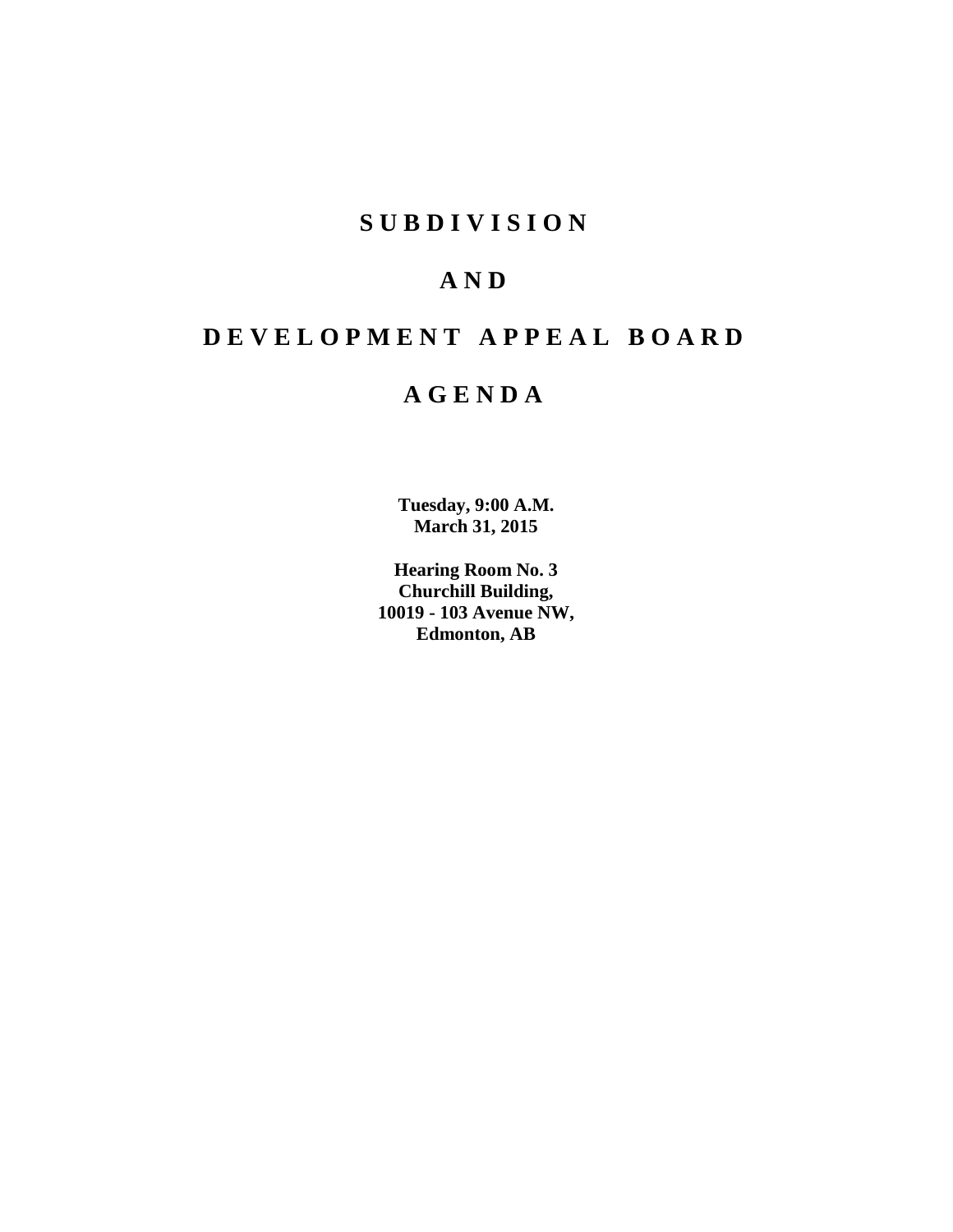# **SUBDIVISION AND DEVELOPMENT APPEAL BOARD HEARING ROOM NO. 3**

|                                       | 9:00 A.M.  | $SDAB-D-15-064$ | To remove an existing Fascia Off-premises Sign and<br>install a Roof Off-premises Sign (facing north)                                    |  |  |
|---------------------------------------|------------|-----------------|------------------------------------------------------------------------------------------------------------------------------------------|--|--|
|                                       |            |                 | 10805 - 124 Street NW<br>Project No.: 167369080-001                                                                                      |  |  |
| LUNCH BREAK - 12:00 P.M. TO 12:30 P.M |            |                 |                                                                                                                                          |  |  |
| П                                     | 12:30 P.M. | SDAB-D-15-065   | To operate a Major Home Based Business<br>(Chiropractic Clinic with 15 clients a day, 60 clients<br>a week, and 1 non-resident employee) |  |  |
|                                       |            |                 | 4607 - 201 Street NW<br>Project No.: 166199855-001                                                                                       |  |  |

*NOTE: Unless otherwise stated, all references to "Section numbers" in this Agenda refer to the authority under the Edmonton Zoning Bylaw 12800.*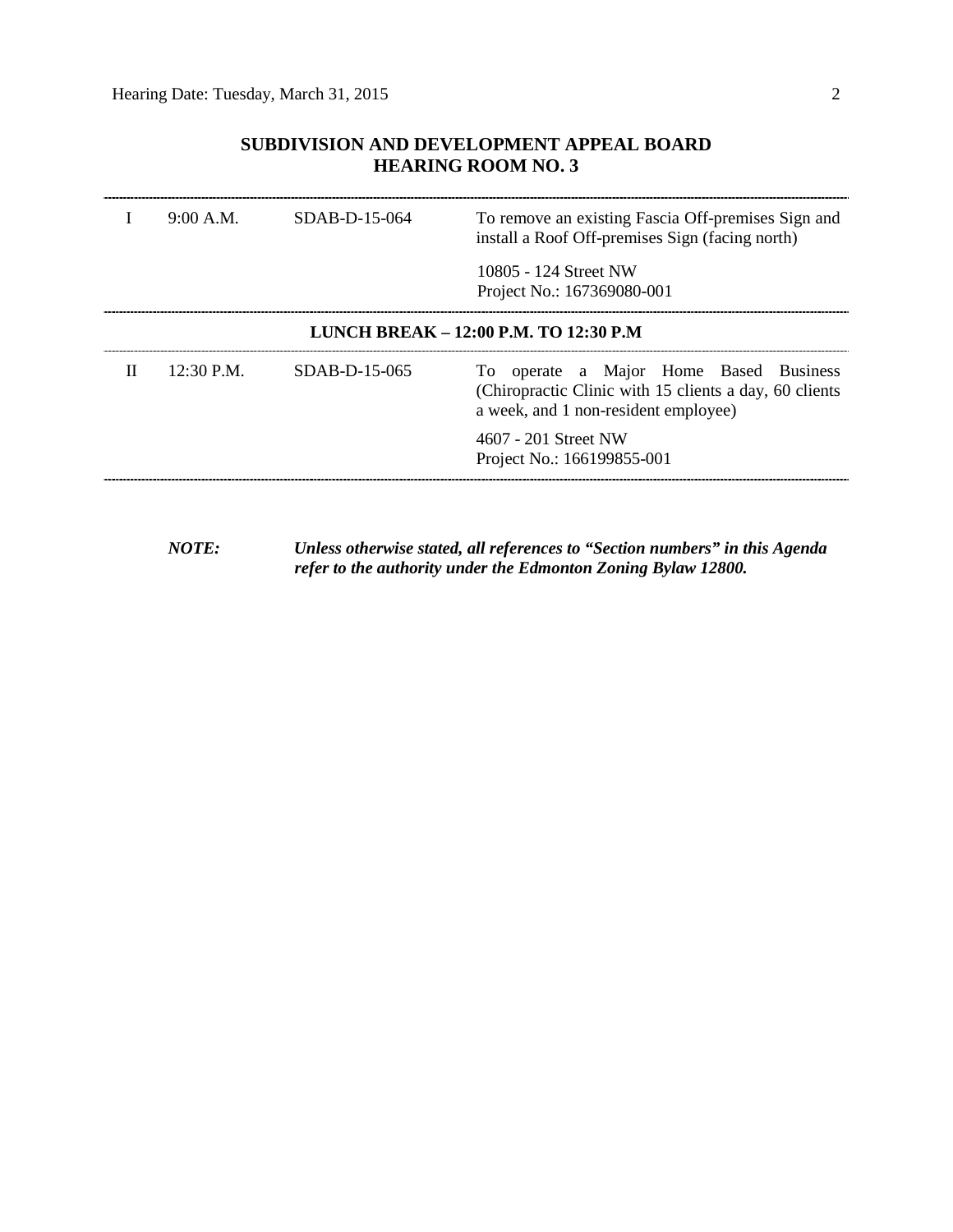#### **ITEM I: 9:00 A.M. FILE: SDAB-D-15-064**

## AN APPEAL FROM THE DECISION OF THE DEVELOPMENT OFFICER BY AN ADJACENT PROPERTY OWNER

APPELLANT:

APPLICATION NO.: 167369080-001

APPLICATION TO: Remove an existing Fascia Off-premises

DECISION OF THE DEVELOPMENT AUTHORITY: Approved with Conditions

DECISION DATE: February 23, 2015

DATE OF APPEAL: March 10, 2015

MUNICIPAL DESCRIPTION OF SUBJECT PROPERTY: 10805 - 124 Street NW

LEGAL DESCRIPTION: Plan RN22 Blk 26 Lot 8

OVERLAY: N/A

(facing north)

NOTIFICATION PERIOD: February 23, 2015 through March 9, 2015

Sign and install a Roof Off-premises Sign

RESPONDENT: Pattison Outdoor Advertising

ADDRESS OF RESPONDENT: 10707 – 178 Street NW, Edmonton, AB, T5S 1J6

ZONE: CB1 Low Intensity Business Zone

STATUTORY PLAN: West Ingle Area Redevelopment Plan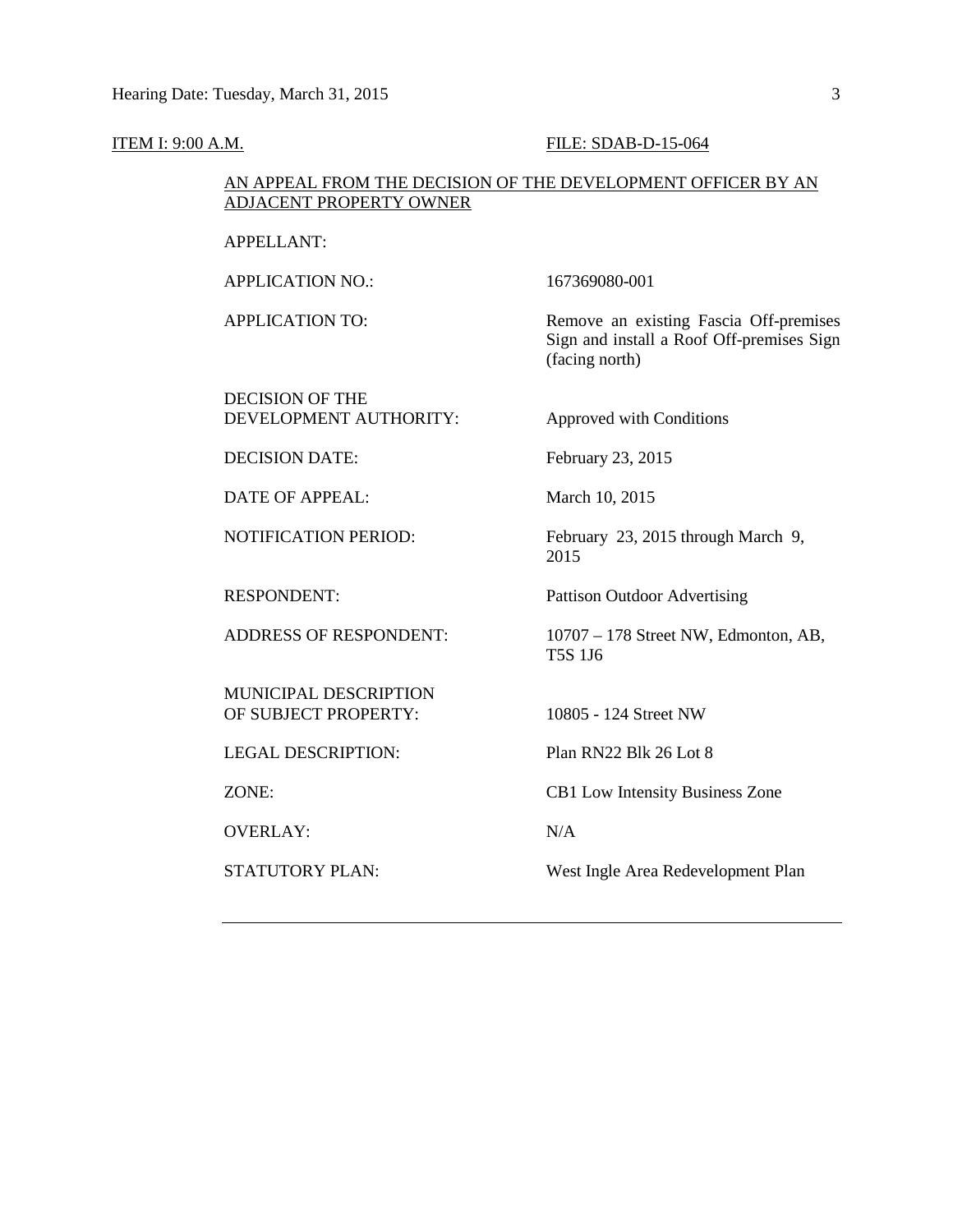## DEVELOPMENT OFFICER'S DECISION

APPROVED - The proposed development is approved subject to the following conditions:

**Prior to the review and issuance of the building permit and installation of the sign, the applicant shall demonstrate, to the satisfaction of development officer, that the existing fascia off-premises sign located on the north face of building is removed from the site and cleared of all debris.**

Roof Off-premises Signs shall be subject to the following regulations:

1) Roof Off-premises Sign permit is approved for a period of up to five years. A new permit is required to extend the duration on or before Feb 23, 2020

2) The maximum Area of a Roof Off-premises Sign shall be 20 m2. (Reference Section 59F.3(4)(a))

3) All proposed Roof Off-premises Sign locations shall be reviewed in context with the surrounding development, such as (but not limited to): the architectural theme of the area; any historic designations; the requirements of any Statutory Plan; any streetscape improvements; and proximity to residential development. The Development Officer may require revisions to the application to mitigate the impact of a proposed Freestanding Offpremises Sign or may refuse a permit adversely impacts the built environment. (Reference Section 59F.3(4)(c))

4) The combined Height of the Roof Off-premises Sign and building shall not exceed the Height of the Zone. (Reference Section 59F.3(4)(d))

5) Any Roof Off-premises Sign shall be located 30.0 m from the property line of a Residential Zone. (Reference Section 59F.3(4)(e))

6) Proposed Sign locations shall be separated from Digital Signs greater than 8.0 m2 or Off-premises Signs. If the proposed Sign Area is greater than 8.0m2 to less than 20m2 the minimum separation distance from Digital Signs greater than 8.0 m2 or other Offpremises Sign shall be 100m. The separation shall be applied from the larger Offpremises Sign or Digital Sign location. (Reference Section 59F.3(4)(f))

7) Roof Off-premises Signs may be illuminated. (Reference Section 59F.3(4)(g))

8) Roof Off-premises Signs shall have the structural elements concealed from view. (Reference Section 59F.3(4)(h))

## **Variance:**

Note: Roof Off-Premises sign is a Discretionary Use in CB1 zone.(Reference Section 330.3(42))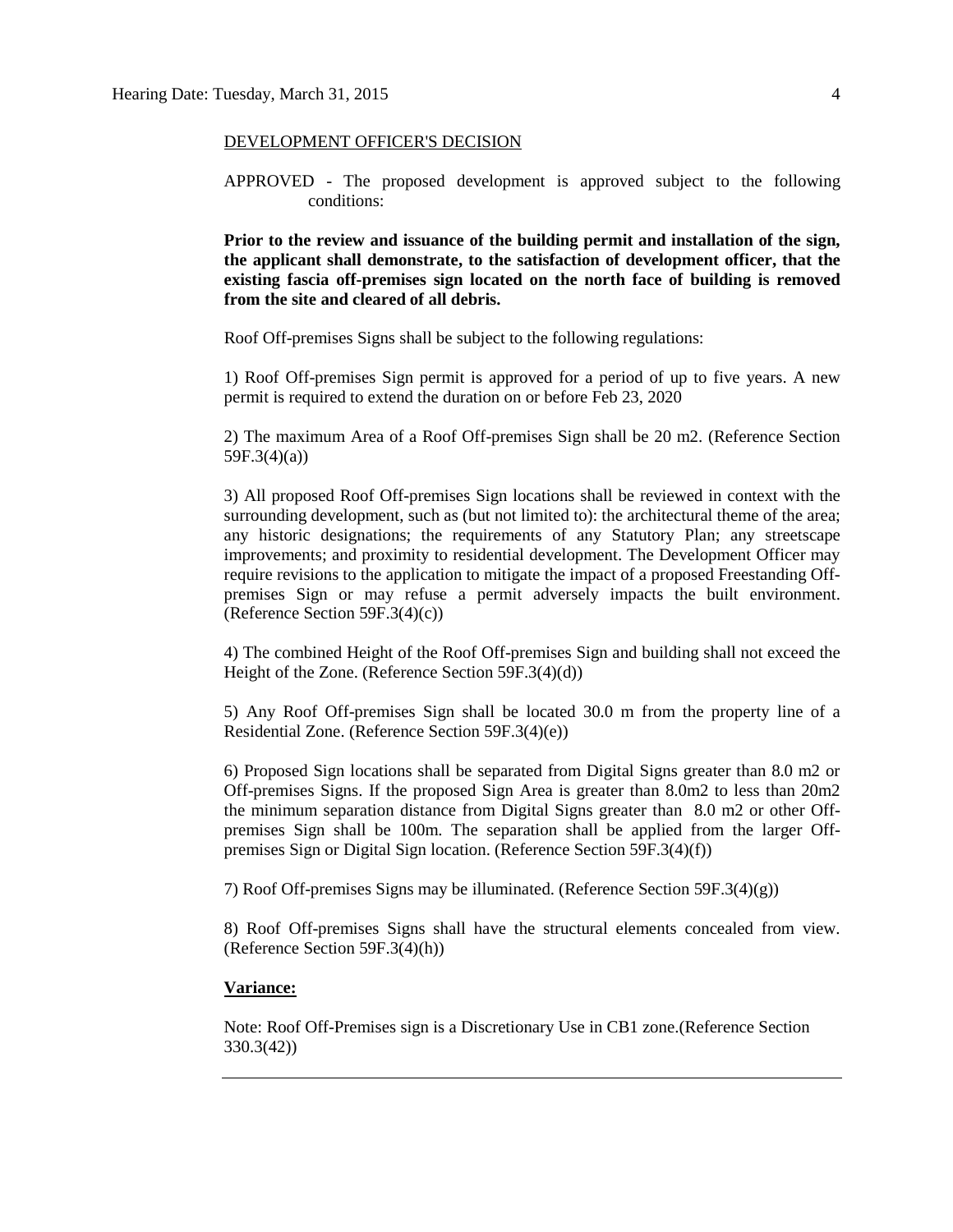# APPELLANT'S SUBMISSION

This open appeal letter is submitted on behalf of the St. George's Greek Orthodox Church Board of Directors. Listed below in point form are some of our thoughts regarding the approved application for a roof sign located at 10805 -124th street in Edmonton.

- The 124th street business community has stated that it requires additional signage to better advertise their businesses as there is an apparent lack of usable advertising space.
- The 124 street re-vitalization process has had a positive impact in the area and a roof sign would seem to be counterproductive to the image of this re-vitalization.
- We believe the signs location on a two story roof comes with some safety concerns relative to site lines for drivers on the road as they will have to avert their field of vision to see it. As well there are concerns regarding the signs position directly above our parking lot.
- In our view the current building owners gain the benefit at the expense of the entire 124th street business community with a single purpose sign.

We believe the City of Edmonton Planning and Sustainable Development department may have not considered all options in allowing this to move forward. In January 2015 we contracted, Independent Outdoor Digital Sign Company to do an assessment regarding the feasibility to install a 10 feet by 20 feet digital sign on our property. Independent Outdoor Digital Signs assessment pointed out a need for better advertising of the local businesses in the area as well as possible community event advertising.

We moved ahead with them and submitted an application for a permit on February 11, 2015. About a week later we were informed by Independent Outdoor Digital that the City of Edmonton Planning and Sustainable Development had a permit application already in to move the current board to the roof of our neighbor located at 10805-124st in Edmonton AB.

What we propose is a very modern and strategically located Digital Billboard to go up on our parking lot that would service the 124 street business and community more effective both visibly and have superior sight lines to the oncoming traffic.

As well this billboard would generate much needed revenue for our church to keep growing within the 124th street community.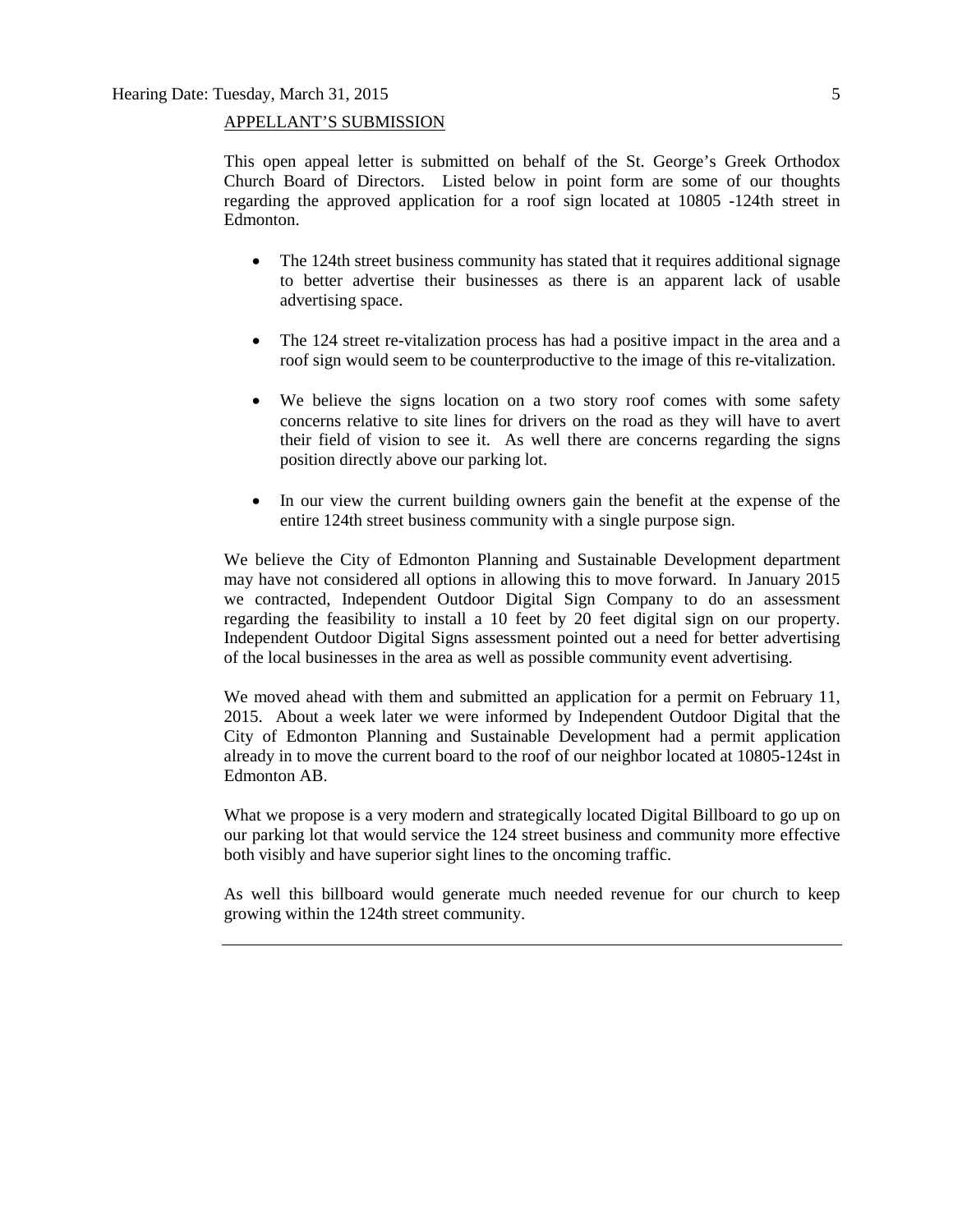## SUBDIVISION AND DEVELOPMENT APPEAL BOARD OFFICER'S COMMENTS

This is an application to remove an existing Fascia Off-premises Sign and install a Roof Off-premises Sign (facing north).

The site is located east of 124 Street and north 108 Avenue and is zoned CB1 Low Intensity Business Zone, Section 330 of the Edmonton Zoning Bylaw 12800. The site is within the West Ingle Area Redevelopment Plan, Bylaw 7469, as amended, approved by Council on May 14, 1985.

**Roof Off-premises Signs** is a Discretionary Use in the CB1 Low Intensity Business Zone, Section 330.3(42).

Under Section 7.9(11), **Roof Off-premises Signs** means any Sign erected upon, against, or above a roof, or on top of or above, the parapet of a building displaying Copy that directs attention to a business, activity, product, service or entertainment that cannot be considered as the principal products sold nor a principal business, activity, entertainment or service provided on the premises or Site where the Sign is displayed.

This application was approved by the Development Officer subject to conditions.

The decision of approval by the Development Officer has been appealed by an adjacent property owner located at 10815 - 124 Street.

The submitted plans indicate the proposed Sign has a horizontal dimension of 6.10 metres and a vertical dimension of 3.05 metres. The proposed Sign has a Height of 9.75 metres from Grade to the top of the Sign. The plans indicate the proposed Sign is located 3 metres from the (north) Side Lot Line and 3 metres from the (west) Front Lot Line, and is single-sided facing north. The proposed Sign faces southbound traffic on 124 Street.

Section 330.4(10) states Signs shall comply with the regulations found in [Schedule](http://webdocs.edmonton.ca/InfraPlan/zoningbylaw/ZoningBylaw/Schedule/Schedule_59F.htm) 59F.

Schedule 59F.3(4) states Roof Off-premises Signs shall be subject to the following regulations:

- a. the maximum Area of a Roof Off-premises Sign shall be 20 square metres;
- b. Roof Off-premises Sign permits may be approved for a period of up to five years;
- c. all proposed Roof Off-premises Sign locations shall be reviewed in context with the surrounding development, such as (but not limited to): the architectural theme of the area; any historic designations; the requirements of any Statutory Plan; any streetscape improvements; and proximity to residential development. The Development Officer may require revisions to the application to mitigate the impact of a proposed Roof Off-premises Sign or may refuse a permit adversely impacts the built environment;
- d. the combined Height of the Roof Off-premises Sign and building shall not exceed the Height of the Zone;
- e. any Roof Off-premises Sign shall be located [30.0](javascript:void(0);) metres from the property line of a Residential Zone;
- f. proposed Sign locations shall be separated from Digital Signs greater than [8.0](javascript:void(0);)   $m<sup>2</sup>$  or Off-premises Signs as follows: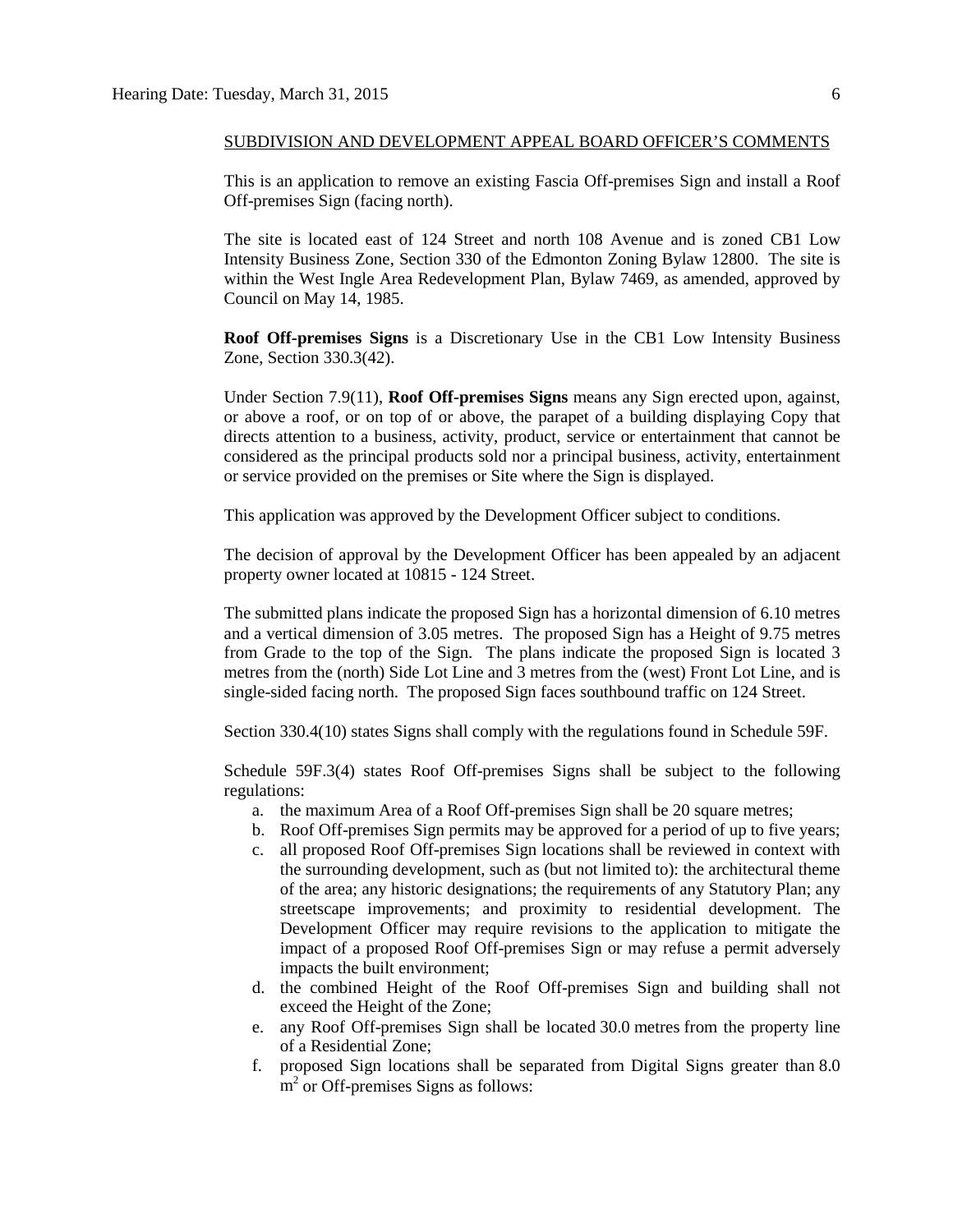| Proposed Sign Area                   | Minimum separation distance<br>from Digital Signs greater than<br>8.0 m <sup>2</sup> or other Off-premises Sign |
|--------------------------------------|-----------------------------------------------------------------------------------------------------------------|
| less than $20 \text{ m}^2$           | $100 \text{ m}$                                                                                                 |
| $20 \text{ m}^2$ to $40 \text{ m}^2$ | $200 \text{ m}$                                                                                                 |
| Greater than $40 \text{ m}^2$        | 300 m                                                                                                           |

The separation shall be applied from the larger Off-premises Sign or Digital Sign location.

- g. Roof Off-premises Signs may be illuminated; and
- h. Roof Off-premises Signs shall have the structural elements concealed from view.

Under Section 6.2(18) **Off-premises Sign** means any sign displaying Copy that directs attention to a business, activity, product, service or entertainment that cannot be considered as the principal products sold nor a principal business, activity, service or entertainment provided on the premises or Site where the Sign is displayed.

Under Section 6.2(21), **Roof Signs** means any Sign erected upon, against, or above a roof, or on top of or above, the parapet of a building.



Section 330.1 states the purpose of the CB1 Low Intensity Business Zone is to provide for low intensity commercial, office and service uses located along arterial roadways that border residential areas. Development shall be sensitive and in scale with existing development along the commercial street and any surrounding residential neighbourhood.

The following permit application is listed in the Sustainable Development POSSE system:

| Application   | <b>Description</b>                                                          | <b>Decision</b>                                         |
|---------------|-----------------------------------------------------------------------------|---------------------------------------------------------|
| <b>Number</b> |                                                                             |                                                         |
| 158699601-001 | Fascia Signs (Michael conditions.<br>Jewellers/The<br>Anthony<br>Apartment) | To install 3 On-Premises August 20, 2014; Approved with |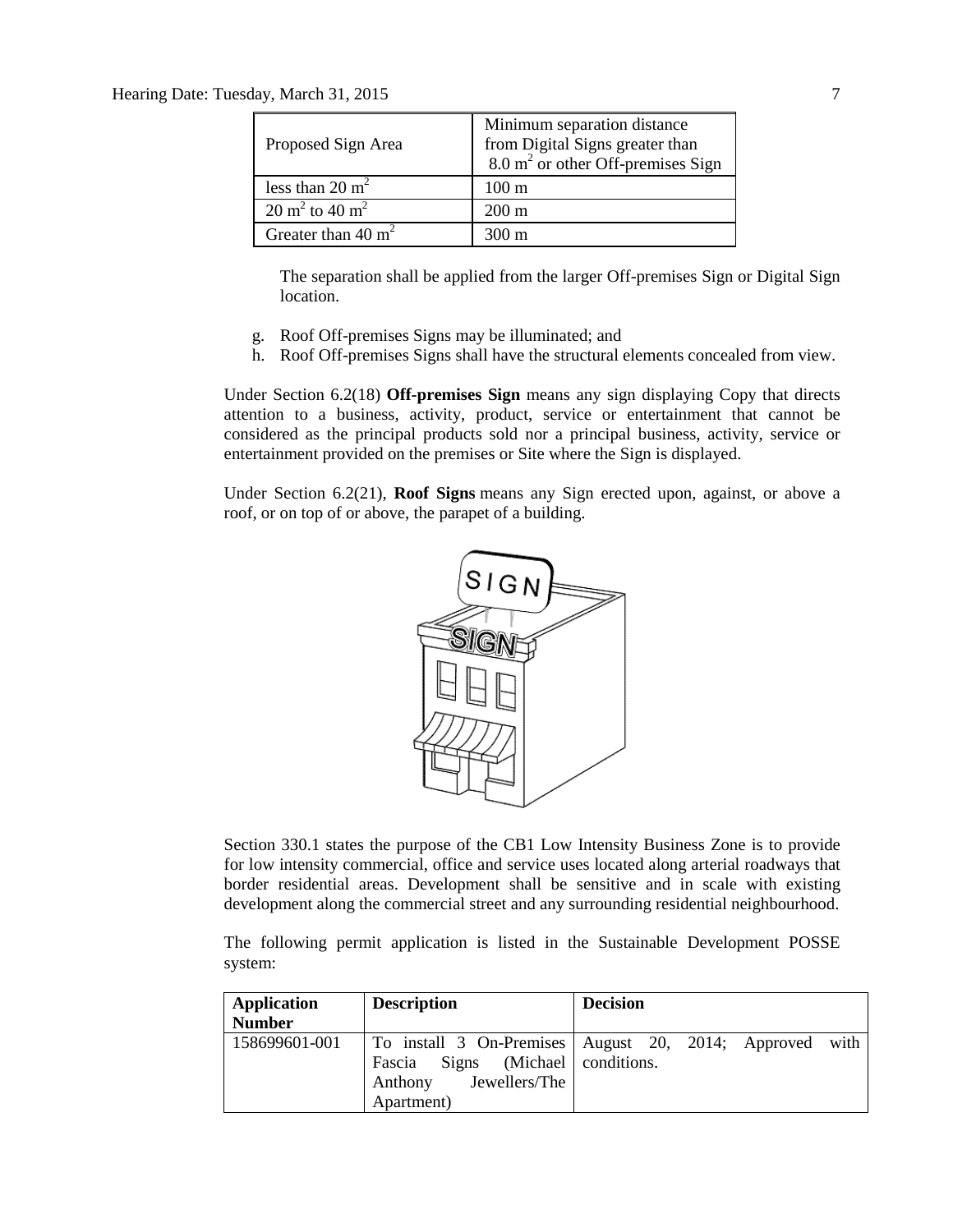## NOTICE TO APPLICANT/APPELLANT

Provincial legislation requires that the Subdivision and Development Appeal Board issue its official decision in writing within fifteen days of the conclusion of the hearing. Bylaw No. 11136 requires that a verbal announcement of the Board's decision shall be made at the conclusion of the hearing of an appeal, but the verbal decision is not final nor binding on the Board until the decision has been given in writing in accordance with the Municipal Government Act.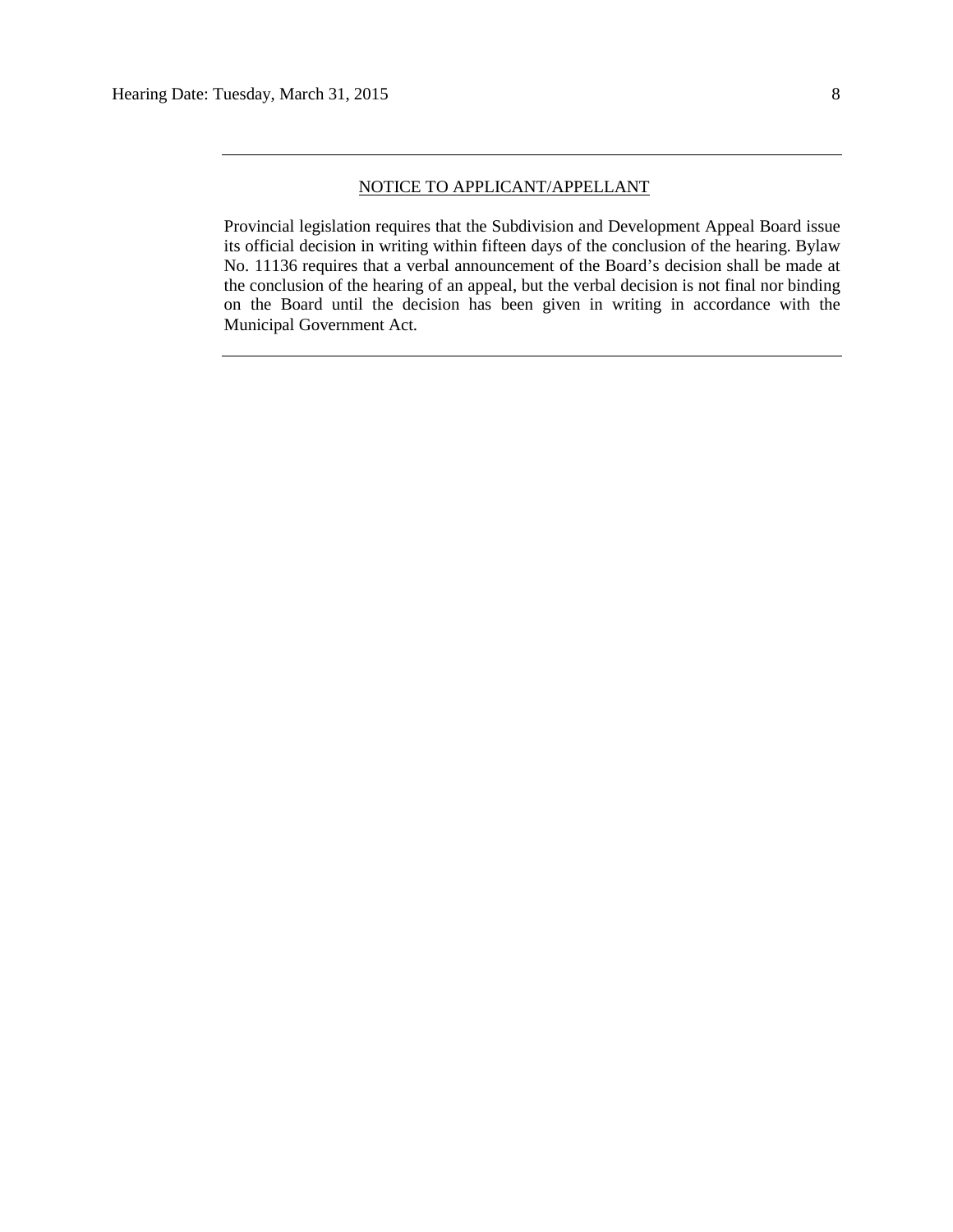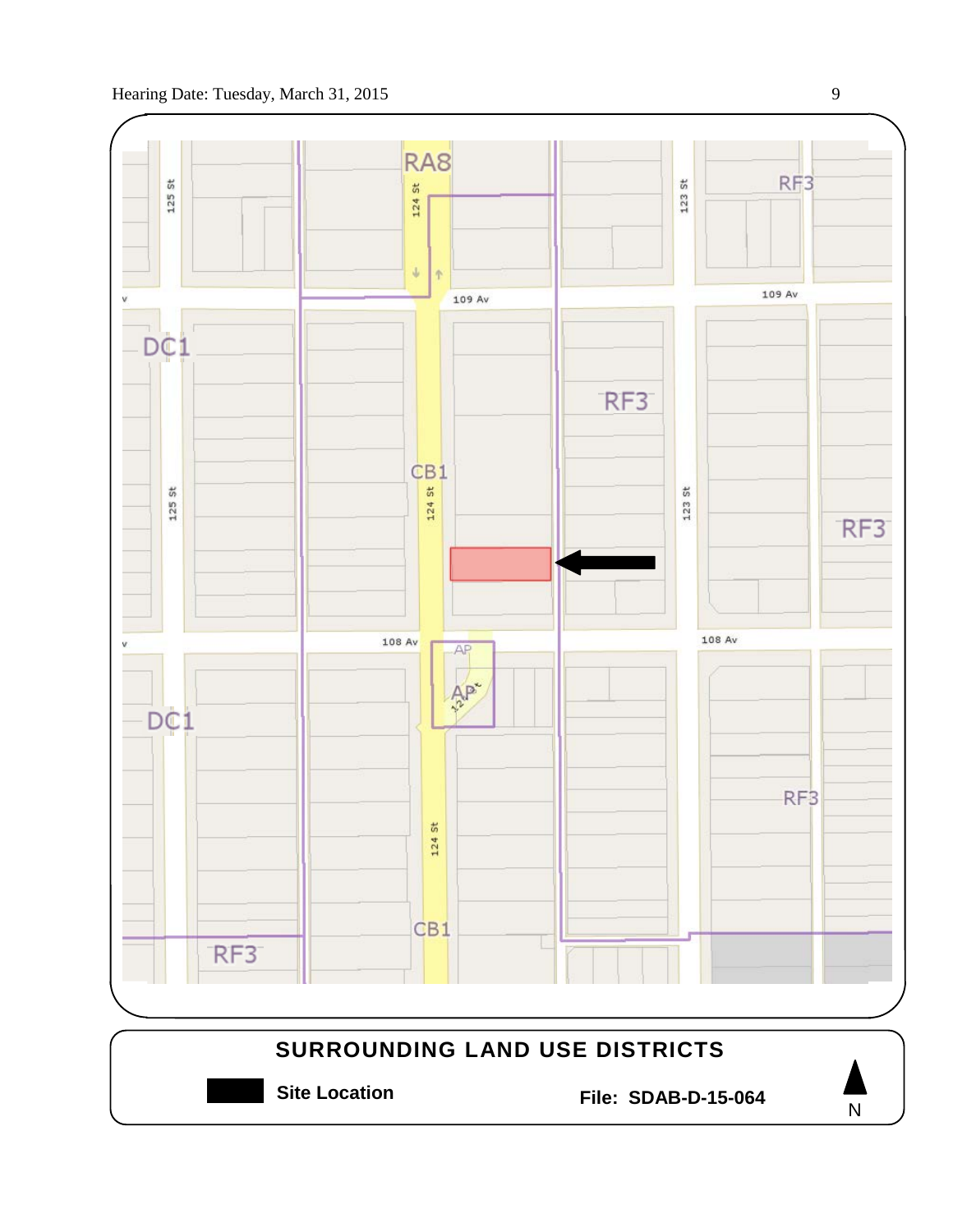#### **ITEM II: 12:30 P.M. FILE: SDAB-D-15-065**

## AN APPEAL FROM THE DECISION OF THE DEVELOPMENT OFFICER

APPELLANT:

APPLICATION NO.: 166199855-001

DECISION OF THE

APPLICATION TO: Operate a Major Home Based Business (Chiropractic Clinic with 15 clients a day, 60 clients a week, and 1 non-resident employee)

DEVELOPMENT AUTHORITY: Refused

DECISION DATE: March 5, 2015

DATE OF APPEAL: March 9, 2015

MUNICIPAL DESCRIPTION OF SUBJECT PROPERTY: 4607 - 201 Street NW

LEGAL DESCRIPTION: Plan 0623976 Blk 7 Lot 2

OVERLAY: N/A

ZONE: RSL Residential Small Lot Zone

STATUTORY PLAN: The Grange Area Structure Plan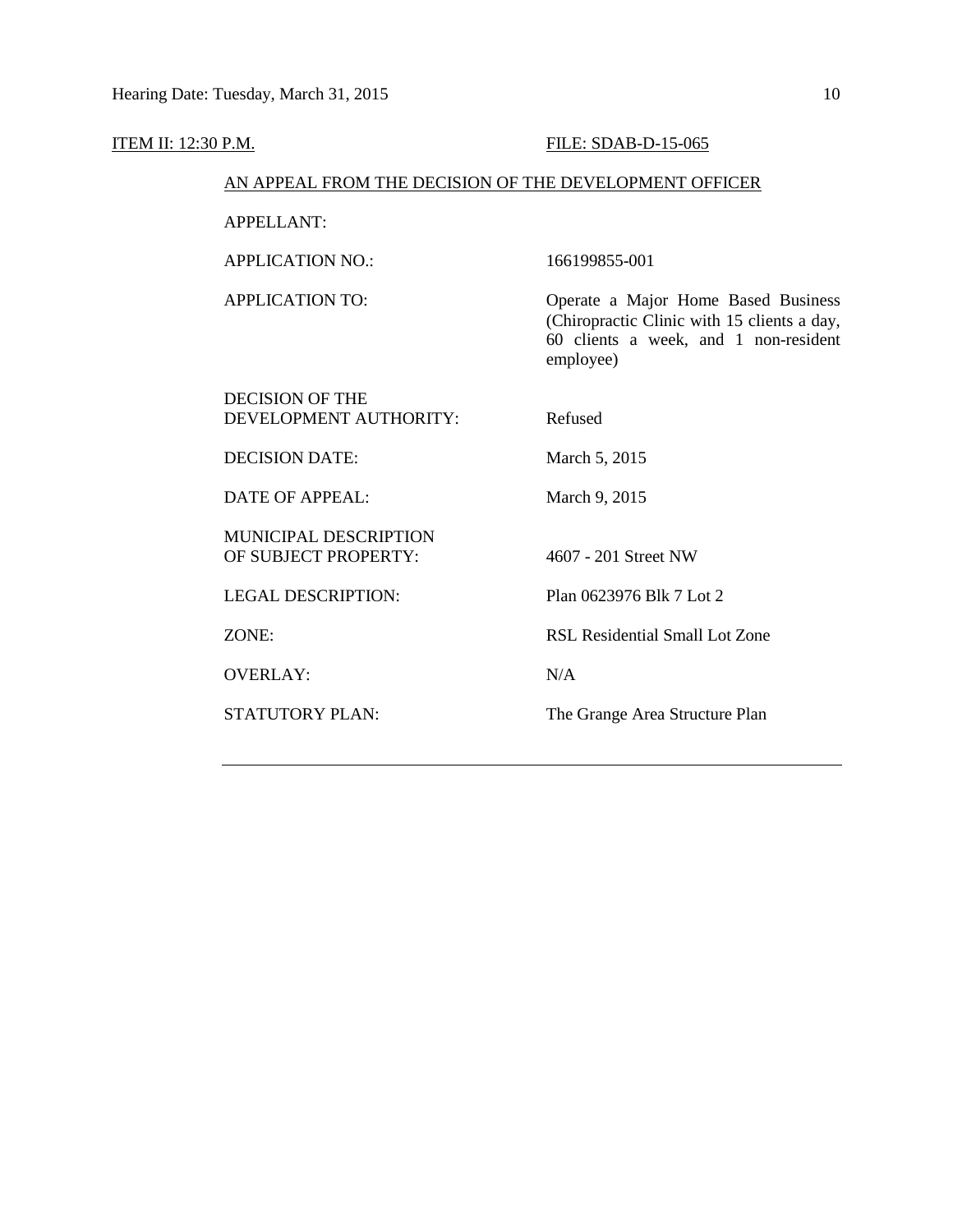## DEVELOPMENT OFFICER'S DECISION

REFUSED - The proposed development is refused for the following reasons:

1. Section 75(3) - the Major Home Based Business shall not generate pedestrian or vehicular traffic, or parking, in excess of that which is characteristic of the Zone in which it is located.

Proposed: 15 visitors a day, 60 a week, and 3 at one time. It is the opinion of the Development Authority that the proposed Major Home Based Business will generate vehicular traffic and parking requirements in excess of that which is characteristic of the RSL Zone.

2. Section 75(9) - the Major Home Based Business shall not be allowed if, in the opinion of the Development Officer, such Use would be more appropriately located in a Commercial or Industrial Zone having regard for the overall compatibility of the Use with the residential character of the area.

Proposed: It is the opinion of the Development Authority that the proposed Major Home Based Business (chiropractic clinic) is not compatible with the general purpose or intent of the RSL Zone and would be more appropriately located in a Commercial Zone.

Therefore, it is the opinion of the Development Authority that the proposed Major Home Based Business (chiropractic clinic) would interfere with or affect the use, enjoyment or value of neighbouring properties (Reference Section 11.2(6)).

#### APPELLANT'S SUBMISSION

I am appealing the decision made by David Johnston as he provided absolutely no empirical evidence to back up his claims. As the nature of this appeal is to conflict his decision, I once again am requesting that empirical evidence be made transparent to back up his "discretionary decision".

Firstly, he has used section 75(8) as a prime example of refusal, however what he has argued gives him carte blanche power, is not what City Council intended... Standards and evidence are required for a decision of this nature.

Further, my argument for section 75(3) was that the increase in traffic he spoke of was insignificant when compared to the current, and parking was absolutely no issue as I have sufficient personal stalls. All of our neighbors were also communicated with in writing, and everyone was very supportive of the business. This was completely ignored, and no backup was provided as to why.

Lastly, as Mr. Johnston formed his opinion based on his personal actions, that means he was biased when making his decision. Once it became apparent that he was biased, he should have removed himself, or his supervisor should have removed him immediately from this file. I have filed a complaint against him separate to this appeal.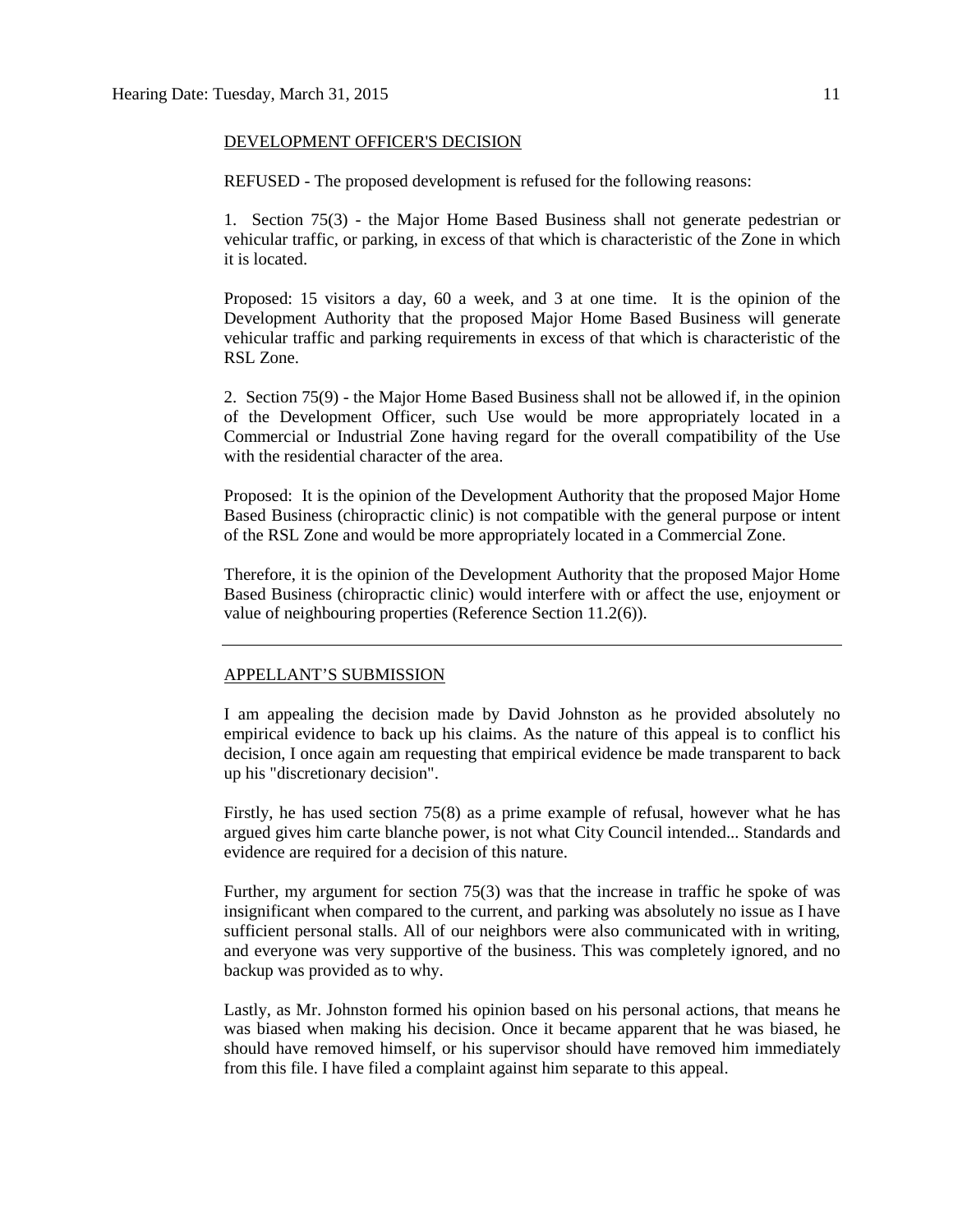My wife both has an economic right to pursue her career and also has federal legislation protecting the rights of her patients to seek her services as a chiropractor. I would like to point out that if the decision was found to be based on an opinion solely, it would cause baseless economic loss and also become a serious legal issue due to the breach of federal and provincial legislation.

## SUBDIVISION AND DEVELOPMENT APPEAL BOARD OFFICER'S COMMENTS

This is an application to operate a Major Home Based Business (chiropractic clinic with 15 clients a day, 60 clients a week, and 1 non-resident employee).

The site is located in a cul-de-sac on the east side of 201 Street and north of 46 Avenue and is zoned RSL Residential Small Lot Zone, Section 115 of the Edmonton Zoning Bylaw 12800. The site is within The Grange Area Structure Plan, Bylaw 11749, as amended, approved by Council May 25, 1998.

A **Major Home Based Business** is a Discretionary Use in the RSL Residential Small Lot Zone, Section 115.3(6).

Under Section 7.3(7), **Major Home Based Business** means development consisting of the use of an approved Dwelling or Accessory building by a resident of that Dwelling for one or more businesses such businesses may generate more than one business associated visit per day. The business use must be secondary to the residential Use of the building and shall not change the residential character of the Dwelling or Accessory building. The Dwelling may be used as a workplace by a non-resident. This Use Class includes Bed and Breakfast Operations but does not include General Retail Sales.

The Permit Detail indicates that the proposed business activities performed on site include the provision of chiropractic services until the commercial clinic is open in March / April 2015. There are 10 to 15 client visits per day; 50 to 60 client visits per week; 1 person lives at the site and participates in the business; there are 2 vehicles registered to the property and there is 1 vehicle associated with the business kept at the property; there will be a maximum of 3 client and employee vehicles on Site at one time; and there are 2 Driveway parking spaces.

Section 75(3) states the Major Home Based Business shall not generate pedestrian or vehicular traffic, or parking, in excess of that which is characteristic of the Zone in which it is located.

# **The Development Officer determined that the proposed Major Home Based Business will generate vehicular traffic and parking requirements in excess of that which is characteristic of the RSL Residential Small Lot Zone.**

Section 75(9) states the Major Home Based Business shall not be allowed if, in the opinion of the Development Officer, such Use would be more appropriately located in a Commercial or Industrial Zone having regard for the overall compatibility of the Use with the residential character of the area.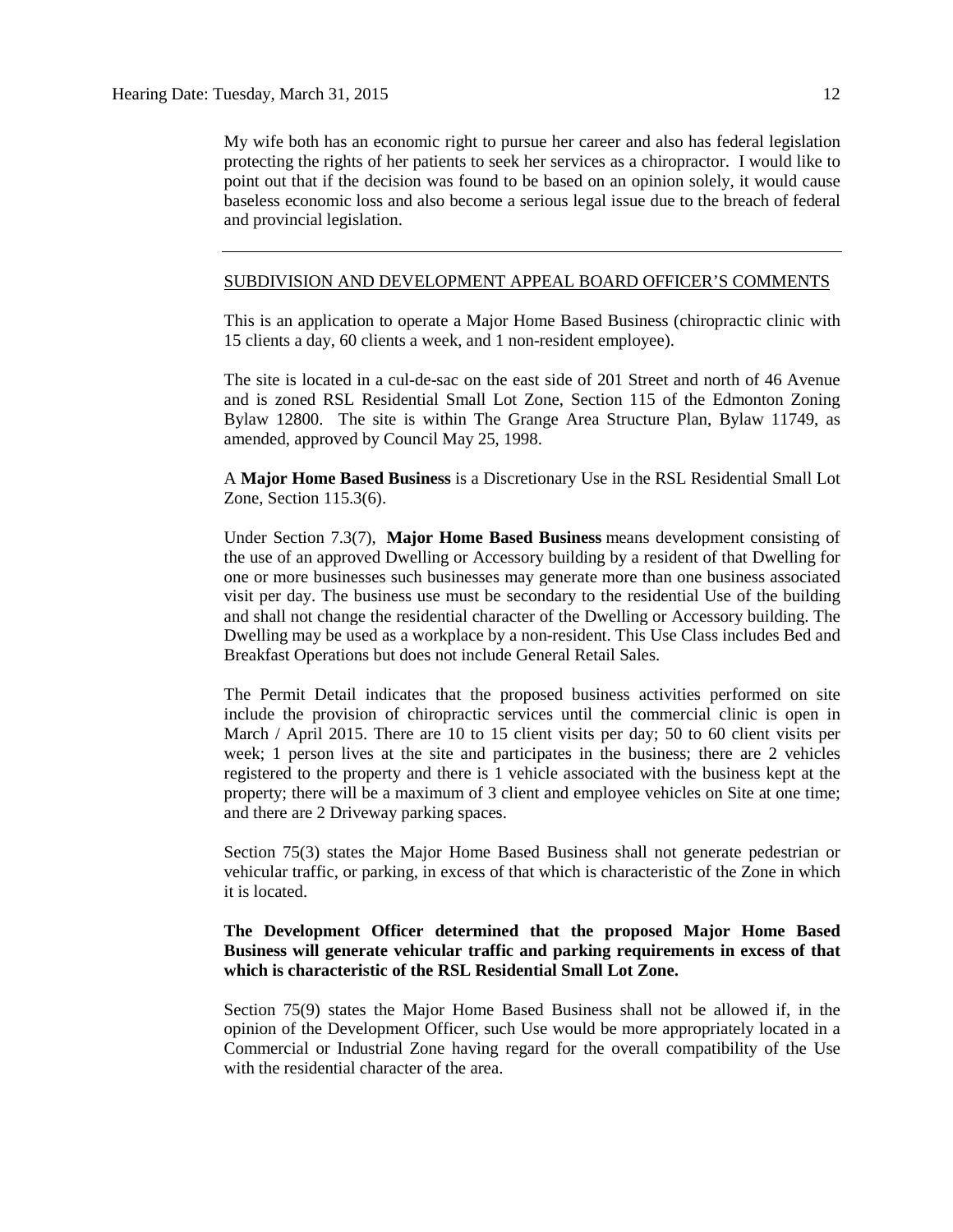**The Development Officer determined that the proposed Major Home Based Business is not compatible with the general purpose or intent of the RSL Residential Small Lot Zone and would be more appropriately located in a Commercial Zone.**

Section 75 states that a [Major Home Based Business](javascript:void(0);) shall comply with the following regulations:

- 1. there shall be no exterior display or advertisement other than an identification plaque or Sign a maximum of 20 centimetres by 30.5 centimetres in size located on the Dwelling;
- 2. there shall be no mechanical or electrical equipment used that creates external noise, or visible and audible interference with home electronics equipment in adjacent Dwellings;
- 3. …
- 4. the number of non-resident employees or business partners working on-site shall not exceed two at any one time;
- 5. there shall be no outdoor business activity, or outdoor storage of material or equipment associated with the business. Indoor storage related to the business activity shall be allowed in either the Dwelling or Accessory buildings;
- 6. the Major Home Based Business shall not change the principal character or external appearance of the Dwelling of Accessory buildings;
- 7. …
- 8. in addition to the information requirements of subsection 13.2 of this Bylaw, each application for a Development Permit for the Use Class Major Home Based Business shall include a description of the business to be undertaken at the premises, an indication of the number of business visits per week, provision for parking, and where any materials or equipment associated with the business use are to be stored; and
- 9. …
- 10. a Major Home Based Business shall not be allowed within the same principal Dwelling containing a Secondary Suite or within the same Site containing a Garage Suite or a Garden Suite and an associated principal Dwelling, unless the Home Based Business is a Bed and Breakfast Operation and the Secondary Suite or the Garage Suite or the Garden Suite is an integral part of the Bed and Breakfast Operation.

Section 115.1 states the purpose of the RSL Residential Small Lot Zone is to provide for smaller lot Single Detached Housing with attached Garages in a suburban setting that provides the opportunity for the more efficient utilization of undeveloped suburban areas and includes the opportunity for Secondary Suites.

## NOTICE TO APPLICANT/APPELLANT

Provincial legislation requires that the Subdivision and Development Appeal Board issue its official decision in writing within fifteen days of the conclusion of the hearing. Bylaw No. 11136 requires that a verbal announcement of the Board's decision shall be made at the conclusion of the hearing of an appeal, but the verbal decision is not final nor binding on the Board until the decision has been given in writing in accordance with the Municipal Government Act.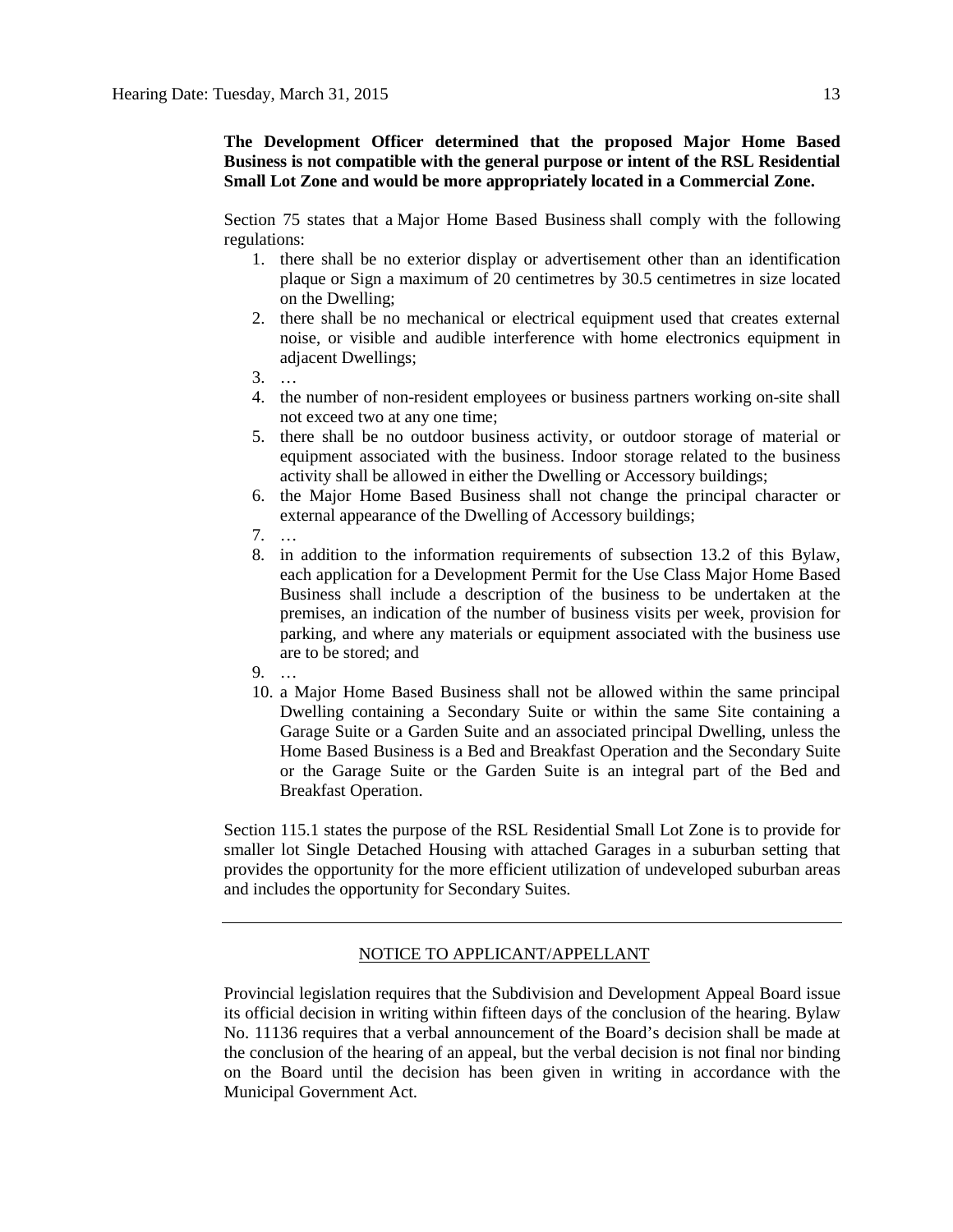